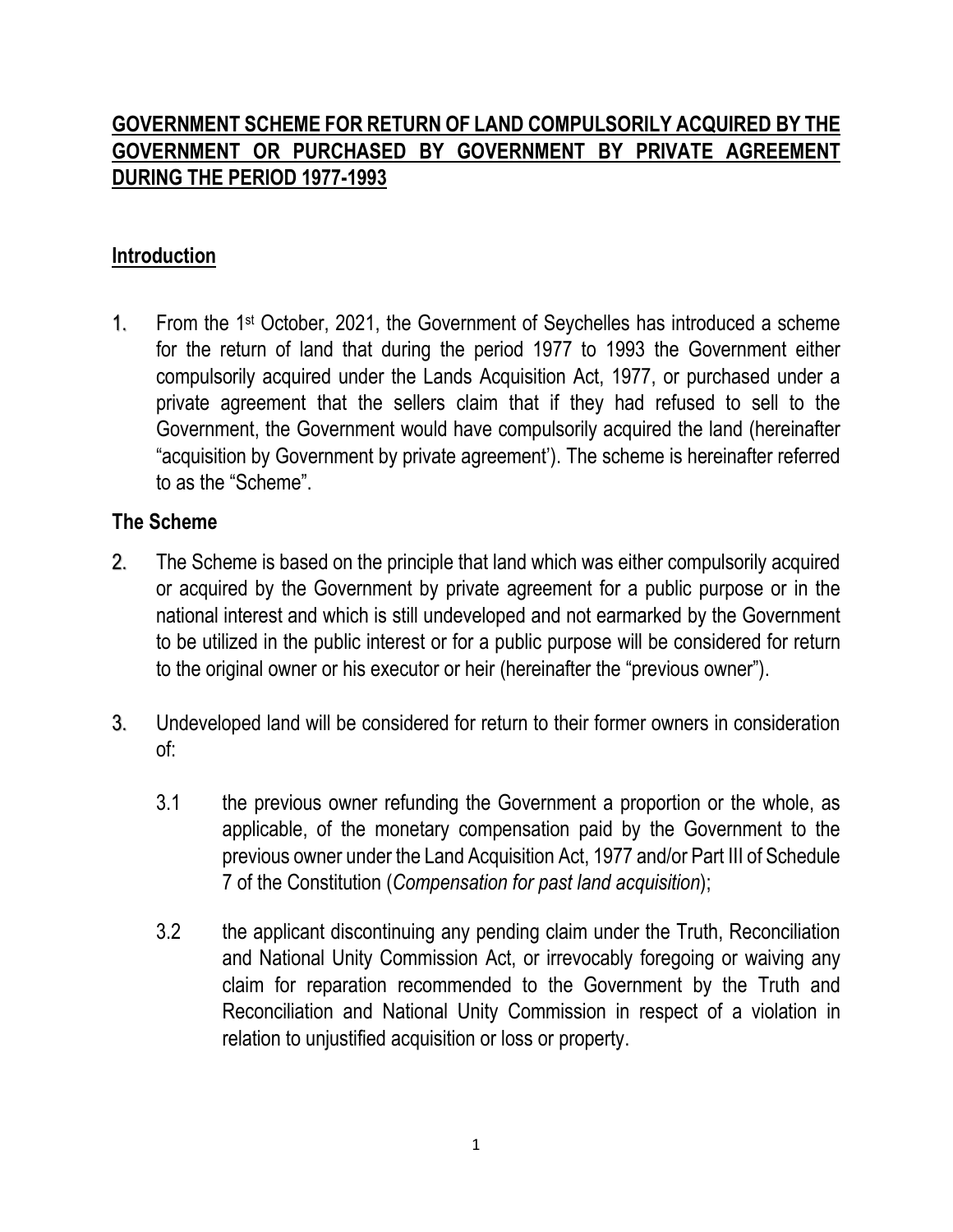- 4. The Scheme will apply to land previously owned by previous owners who were Seychellois citizens at the material time in the spirit of national reconciliation and unity. Every application will be considered on a case-by-case basis according to the conditions, procedures and guidelines set out below.
- 5. The scheme will not apply to:
	- 5.1 land compulsorily acquired under the Land Acquisition Act, 1977, or acquired by the Government by private agreement during the said period from:
		- 5.1.1 a non-Seychellois individual;
		- 5.1.2 a body corporate registered, incorporated or existed under any law or its successor in title;
	- 5.2 land where compensation has been paid by the Government to the previous owner on the basis of market value under Part III of Schedule 7 of the Constitution on the basis of the Seychelles Court of Appeal decision in the case of *Government of Seychelles & the Attorney General, Appellants, v/s Charles Alfred Paul Moulinie, Respondents, SCA 16 of 2012*; and
	- 5.3 land that was the subject of an exchange with the Republic; and
	- 5.4 land that was the subject to forfeiture to the Republic under the Immovable Property (Transfer Restriction) Act.

## **Procedures and Guidelines**

- 6. All Seychellois individuals whose land :
	- 6.1 was compulsorily acquired by the State under the Lands Acquisition Act, 1977, during the period 1977 to 1993; and who had submitted an application for compensation under Part III of Schedule 7 of the Constitution; or
	- 6.2 was acquired by the Government by private agreement as defined above,

may submit an application to the Government for the return of land, which has not been developed or fully developed.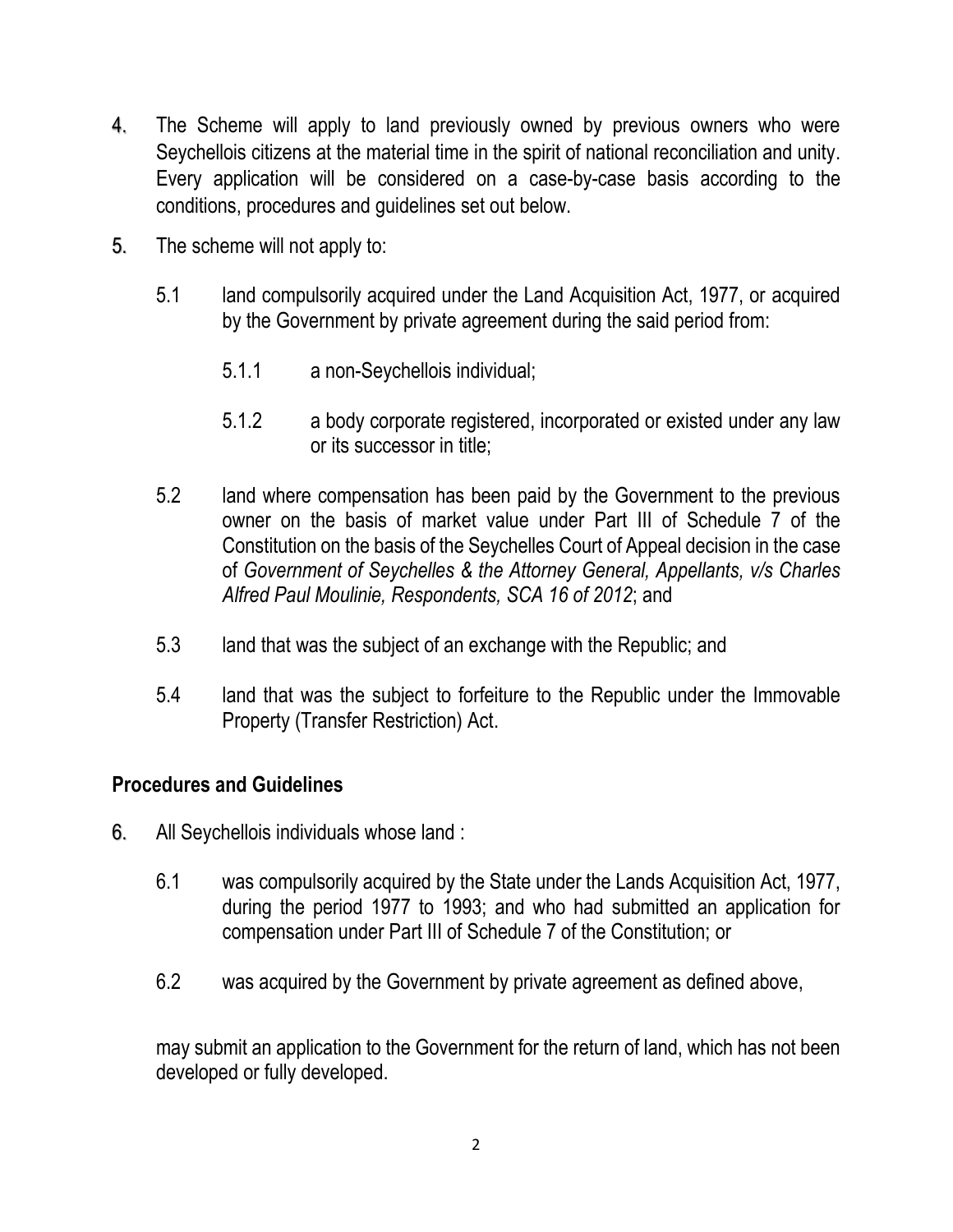- 7. An application shall be made by the previous owner or his or her legal representative or, where the previous owner is deceased, by the executor of the estate of the previous owner or any or all of the heirs of the deceased previous owner or their legal representative.
- 8. The application shall be made in the prescribed form and shall be submitted within 3 months from 1<sup>st</sup> October, 2021.
- 9. No application will be entertained after the expiration of the specified period.
- 10. Land that has not been developed or fully developed **excludes** the following:
	- 10.1 Land required by Government for planned future housing, community and related infrastructure projects which is in the public interest or for public purpose. A list of those will be published by the Government with their coordinates by the latest 31st December 2021;
	- 10.2 Land for which outline planning approval has been granted by the Town and Country Planning Authority before 31st December 2021 for a development project which is in the public interest or for a public purpose, e.g. housing estates, land bank projects, community facilities etc….;
	- 10.3 Land on which situates estate roads, sites for sewerage treatment works and other public utilities including but not limited to electrical substations, and waterworks and water storage infrastructure and areas considered as recreation or public amenity in a residential estate;
	- 10.4 Land sold or transferred to third parties including State owned Enterprises (SOE's) and other public authorities before 31st December 2021 or that Government before the said date had agreed to transfer to them;
	- 10.5 Land leased to SOE's and public authorities before 31st December 2021;
	- 10.6 Land which was held on a lease by an applicant at the date of compulsory acquisition or acquisition by the Government by private agreement and which was owned by the Republic at such date;
	- 10.7 Outlying Islands;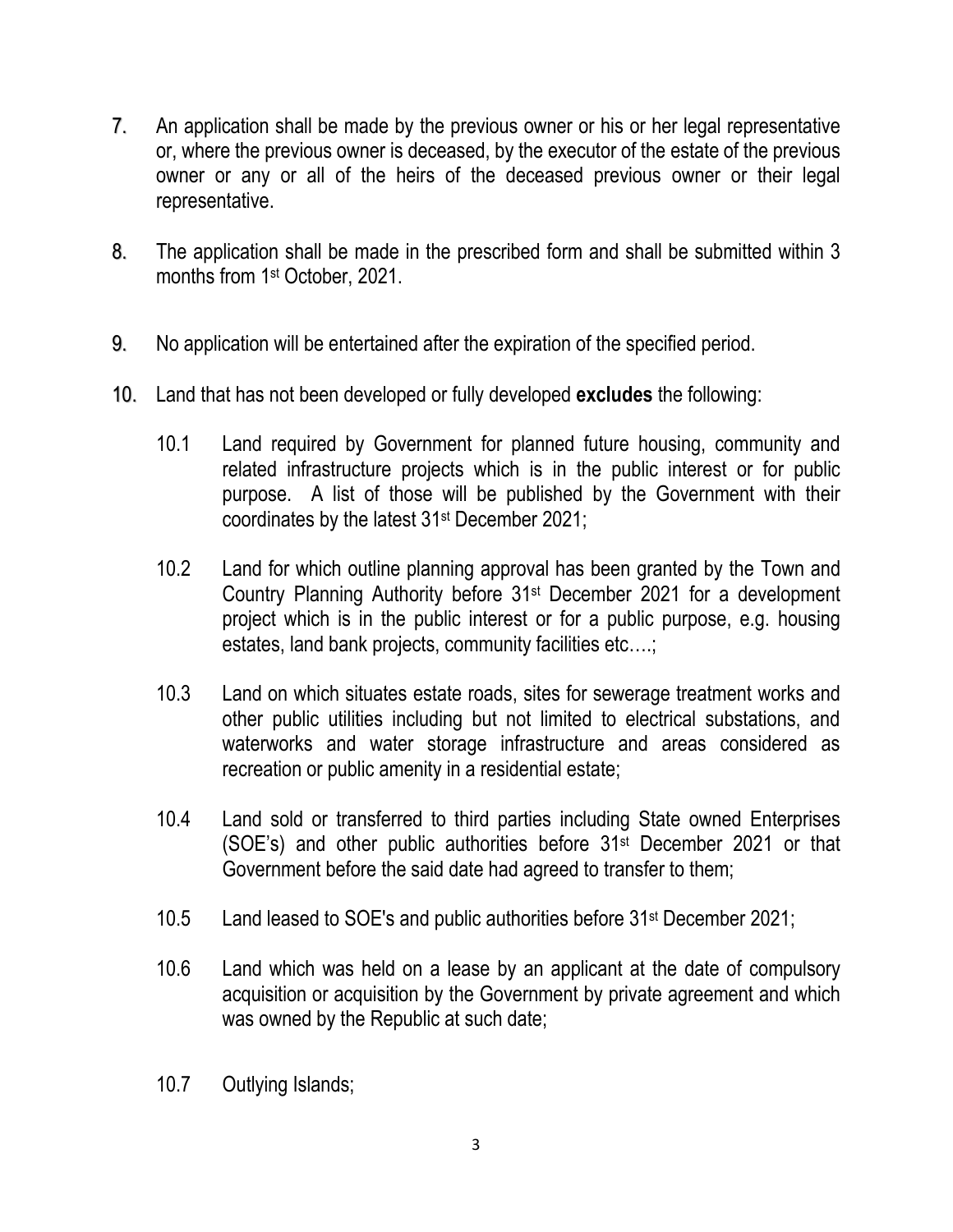- 10.8 Land leased for agricultural purposes where such land is being utilized to the extent commensurate with the topography and other physical characteristics of the land as certified by the Seychelles Agricultural Agency (SAA) before 31st December 2021.
- 11. Where part of the land is returned the formula for calculation of the refund of monetary compensation shall be as follows:

$$
R = \frac{A1 \times C}{A2}
$$

Where:

| $R =$ | <b>REFUND AMOUNT</b> |
|-------|----------------------|
|       |                      |

- A1= AREA RETURNED IN SQUARE METERS
- A2= AREA COMPULSORILY ACQUIRED OR ACQUIRED BY PRIVATE AGREEMENT IN SQUARE METERS
- C= TOTAL MONETARY COMPENSATION PAID
- 12. All applications received will be considered on a case-by-case basis.
- 13. Undeveloped land which will be returned will be transferred back to their original owners or their executors or heirs, as applicable, in consideration of the refund of the monetary compensation paid by the Government in respect of the compulsory acquisition of the land or the price paid by the Government to acquire it by private Agreement or such part thereof as per the above-mentioned formula.
- 14. The return of the land will represent full, final and total compensation under the scheme and shall discharge the Republic from any further liabilities, obligations, etc. in respect of the beneficiaries and the land returned including any reparation recommended for the persons to which the land is transferred to under the Truth, Reconciliation and National Unity Commission Act.
- 15. Where land that had been compulsorily acquired or acquired by the Government by private agreement has been leased or such other right or interest, personal or real, granted by the Republic to a third party (with Government owning the freehold title thereof) satisfy the criteria for return to its former owner(s), the freehold title to such land may be returned subject to the lease or such other third party right or interest and the express agreement of the previous owner/transferee that the previous owner/transferee will adhere to the Government's obligations under the lease or such other agreement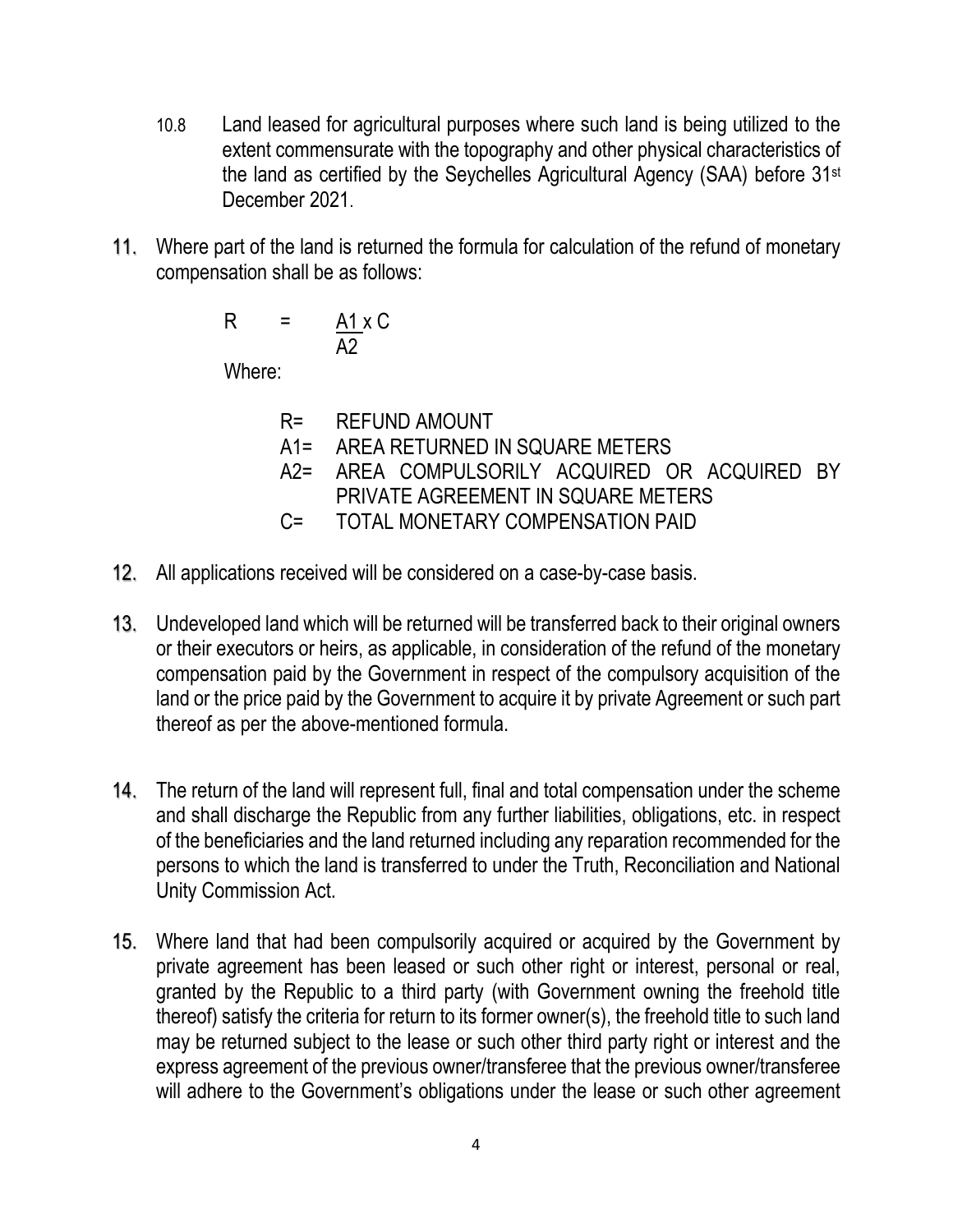for the third party right or interest. Appropriate notice of the intended transfer may be given by the Government to the lessee or third party.

- 16. Land agreed for return will be returned on an "as is basis" and subject to its existing status (e.g. a national park, a nature reserve, a sanctuary or an area of historical interest or any similar area established under the Nature Reserves Act or the Seychelles Heritage Foundation Act or the National Monuments Act or similar or connected legislation) or any restriction or encumbrance under any law.
- 17. The previous owner shall take the land that the Government will agree to return to the previous owners as it is without any representation, warranty or guarantee on the part of the Government of the suitability of the land for any development that the previous owner intends to use the land for. Any proposal for development by the previous owner/transferee of the land will be subject to approval from the Town and Country Planning Authority.
- 18. Any related survey works will be carried out by private land surveyors at the cost and expense of the previous owner based on coordinates provided by the Ministry responsible for lands.
- 19. Where the previous owner is deceased, agreement for the return of the land shall be subject to a written agreement by and between the Government and the executor of the estate of the deceased or all the heirs of the deceased person.
- 20. All applications will be processed by the Ministry responsible for Lands.
- 21. An advisory committee will be set up with whom the Minister responsible for lands will consult in respect of land that the Government will require in the public interest or for a public purpose.
- 22. The Minister will in consultation with the advisory committee make recommendations to the President for return of land under the scheme as required by the State Land and River Reserves Act.
- 23. The Land Compensation Tribunal will be abolished and its mandate and functions will be transferred to the Ministry of Lands and Housing which will continue to consider the outstanding applications for compensation submitted during the period of 12 months ending 21st June 1994 under Part III of Schedule 7 of the Constitution. As far as